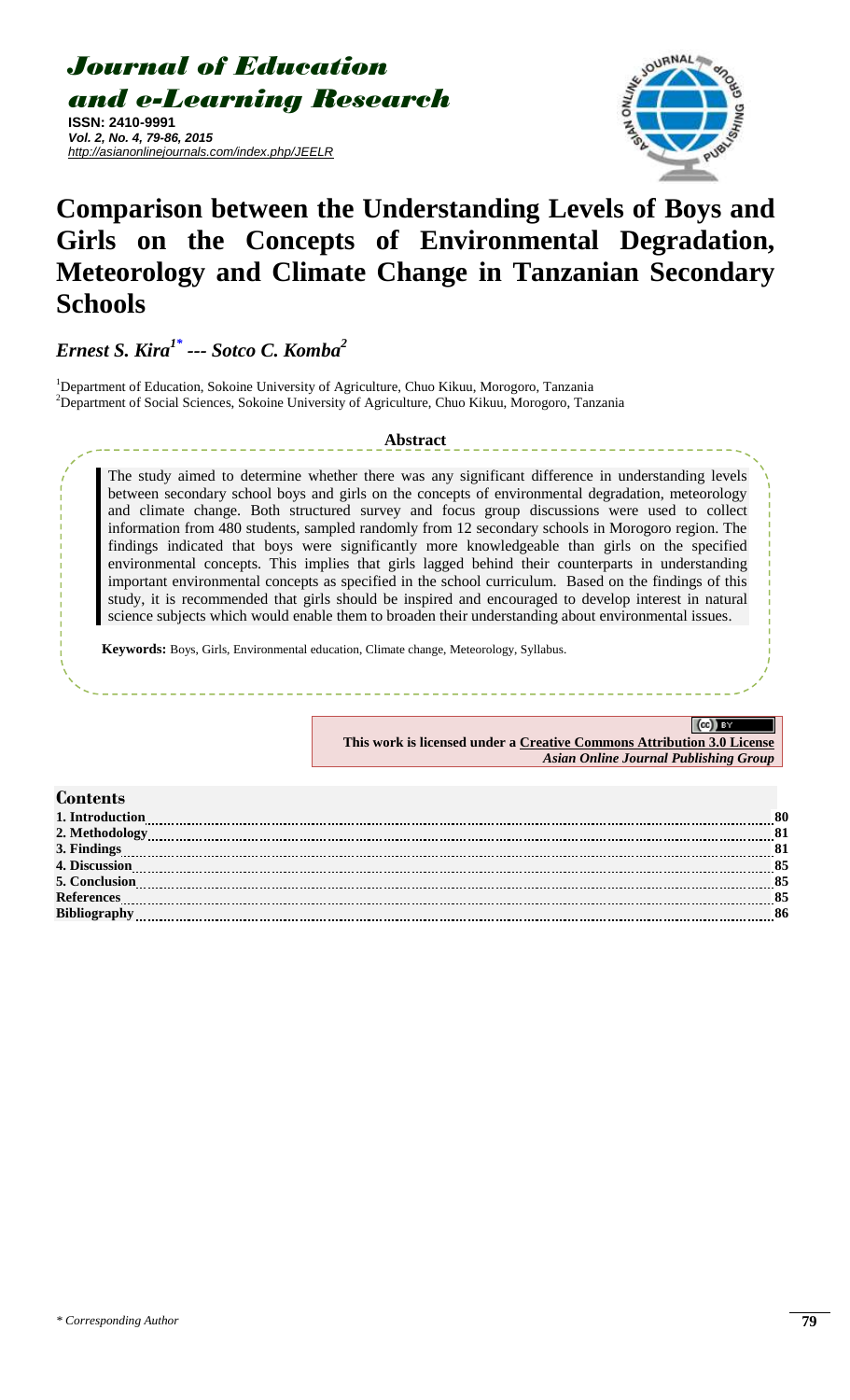# <span id="page-1-0"></span>**1. Introduction**

Scientific findings indicate that environmental degradation and the changing climate has a significant impact on our planet's biodiversity, water resources and human activities, especially agriculture. In Tanzania, food production through agriculture is an activity which is mostly done by women, especially in the rural areas [\(SOFA and Doss,](#page-7-1)  [2011\)](#page-7-1). Effects of climate change threaten food production and availability of water. For example, the regions of Tanzania which have one rainy season, such as Dodoma and Tabora, will have maize production decreased to as much as 84% [\(Mirza, 2003\)](#page-7-2). Also, the availability of freshwater in Tanzania is expected to decrease by over half from 1990 levels by 2025 [\(WWAP, 2006\)](#page-7-3). Since women are more involved in producing food and fetching water for households than men, the effects of climate change will essentially be felt severely by women.

The [IPCC \(2007\)](#page-7-4) assessment on the science and implications of climate change report concluded that only immediate and sustained action will stop climate change from causing irreversible and potentially catastrophic damage to our environment. Immediate and sustained action against climate change requires both mitigation and strategies for societal adaptation [\(Preston and Jones, 2006\)](#page-7-5). Since the ability of the society to mitigate or adapt climate change is contingent to awareness on environmental issues, Tanzania introduced environmental education in all levels of education in a multidisciplinary way [\(Kimaryo, 2011\)](#page-7-6).

In the certificate of secondary education, environmental concepts in the curriculum include the concept of energy in physics and chemistry, and interaction of living organisms in biology and weather and human activities in geography (Biology syllabus, 2005; Chemistry syllabus, 2007 and Geography syllabus, 2005; Physics syllabus, 2007). However, considerable concepts of meteorology and climate change are only included in geography.

The aim of raising students' awareness on environmental management by integrating environmental issues with natural science subjects in Tanzanian secondary schools is a challenge because the number of secondary school students who opt for natural science subjects has been decreasing yearly. This is caused by several reasons including constantly decreasing students" performance in science subjects compared to non-science subjects. The decrease in number of students who opt for natural science subjects is even more pronounced for girls than boys as some girls in Tanzania have a notion that natural science subjects are too difficult for them to be able to study successfully [\(UNESCO, 2009\)](#page-7-7). Meteorological concepts which describe climate change such as climate, weather and human activities are mostly addressed in the geography syllabus. But such concepts are considerably related with natural science concepts such as biodiversity conservation, utilization of power, environmental pollution and diseases. Although geography is studied by all students at the level of certificate of secondary education in Tanzania, no study has been done to determine whether there is any significant difference in understanding levels between boys and girls on environmental concepts as specified in the geography syllabus.

#### **1.1. Theoretical Framework**

Many of the environmental problems are the result of irresponsible environmental behaviour, which is highly influenced by the attitudes people possess [\(Ramsey and Rickson, 1976;](#page-7-8) [Meinhold and Malkus, 2005\)](#page-7-9). In other words, people"s decision making is also guided by the values and attitudes they possess [\(Rennie, 2005;2007\)](#page-7-10). Environmental attitudes are therefore a big concern in significant environmental education research [\(Eagles and Demare, 1999;](#page-7-11) [DiEnno and Hilton, 2005;](#page-7-12) [Lee, 2008\)](#page-7-13). In this argument, promoting favourable attitudes towards environment has been seen as one of the goals of environmental education [\(Mutisya](#page-7-14) *et al.*, 2013). Research demonstrates that formal environmental education helps students to develop more favourable attitudes towards environment [\(Ramsey and](#page-7-8)  [Rickson, 1976;](#page-7-8) [Bradley](#page-7-15) *et al.*, 1999). This is the reason why countries like Tanzania decided to integrate environmental education in their school curriculum. Teaching of environmental management concepts integrated in the school curriculum assumes that boys and girls will have equal chance of understanding such concepts. But this is not necessarily the case because according to the theory of planned behavior, what an individual does is determined by personal motivation which is determined by attitude, social support and perceived behavioural control. These factors are grounded by the persons"perception of social, personal, and situational consequences of the specified action [\(Ajzen and Fishbein, 1980;](#page-6-3) [Ajzen, 1985\)](#page-6-4).

In the context of environmental management, there are several factors grounded by the perceived social, personal, and situational consequences that determine the actions or behavior of boys and girls. For instance, in developing countries such as Tanzania girls are made to carry out most of all the sweeping and cleaning activities; they are called upon more than their male counterparts to perform cleanliness maintenance tasks at home or in schools. Such unequal treatment between boys and girls sets a different socialization patterns between boys and girls leading to varied attitudes towards environmental problem between the two sexes [\(Raudsepp, 2001;](#page-7-16) [Diamontopoulos](#page-7-17) *et al.*[, 2003\)](#page-7-17). For example, [Raudsepp \(2001\)](#page-7-16) found that women were significantly more likely than men to be concerned with environmental problems. Other studies indicate that girls had significantly higher level of favourable environmental attitudes than boys [\(Muttaqui, 1983;](#page-7-18) [Mittelstaedt](#page-7-19) *et al.*, 1999; [Mutisya](#page-7-14) *et al.*, 2013). This is by considering the observation that women tend to be more sustainable consumers as they are more likely to recycle, buy organic food and eco-labeled products and place a higher value on energy-efficient transport [\(Organization for](#page-7-20)  [Economic Cooperation and Development \(OECD\), 2008\)](#page-7-20).

However, these favorable environmental attitudes among girls and women are cultural practices which may be difficult to be reinforced through formal curriculum. For instance, it has been observed that boys are more likely than girls to choose science subjects to study in higher education and to have more positive attitudes towards science generally [\(OECD, 2007\)](#page-7-21). This means, more girls than boys will have less exposure to science based environmental management concepts. If it is also considered that women represent more than 70% of the world"s poor due to unequal access to economic opportunities in both developed and developing countries (OECD, 2008) and that increased environmental knowledge may help improve environmental attitudes [\(Ramsey and Rickson, 1976;](#page-7-8) [Bradley](#page-7-15) *et al.*[, 1999\)](#page-7-15) one may predict that women especially in the developing countries will be more vulnerable to the cotemporary environmental problems such as global warming and climate change not only because of the gender roles but also due to their limited opportunity to be exposed to the scientific strategies of adapting and mitigating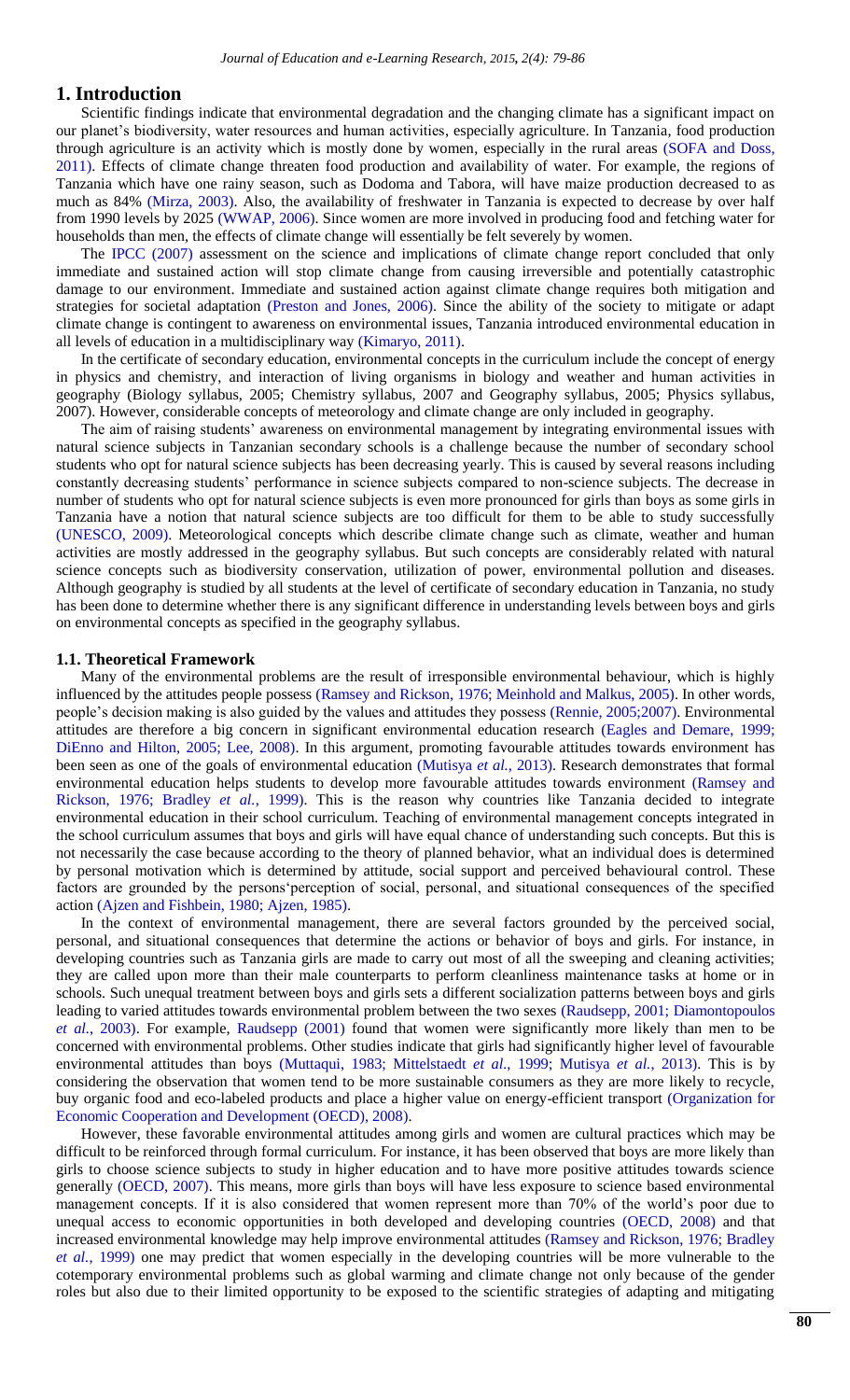climate change. This is demonstrated by the observation that women represent an untapped asset in coping with the effects of climate change on livelihoods and providing relief in the event of natural disasters [\(UNEP, 2004\)](#page-7-22).

Considering livelihoods, it should be noted that women tend to play a greater role in natural resource management and ensuring nutrition [\(FAO, 2008\)](#page-7-23). As a consequence, responsibility for adapting the effects of climate change is likely to lie mainly on the side of women than men including finding alternative ways to feed their family [\(CIDA, 2002\)](#page-7-24). In the event of natural disaster women and children are far more likely to die than men during extreme weather events linked to climate change owing to their greater vulnerability [\(Mirza, 2003\)](#page-7-2). Women and girls" particular vulnerability is due to a combination of factors, including differences in socialization where girls are not equipped with the same skills as their brothers, such as swimming and tree climbing (Brody *et al.*[, 2008\)](#page-7-25) These observations pose the necessity for empowering girls and women on management of environmental resources under the existing environmental problems. However, this conclusion does not undermine the same necessity of environmental education and knowledge on climate change to boys and men because there are circumstances where men are equally vulnerable. For example, more men died than women during Hurricane Mitch in Bangladesh. It has been suggested that this was due to existing gender norms in which ideas about masculinity encouraged risky, 'heroic' action in a disaster [\(Röhr, 2006\)](#page-7-26). Also, there is less likelihood that more men than women would support more drastic policies and measures on climate change.

Other actions or behavior of boys and girls determined by social and situational consequences can be explained on the basis of their negative environmental impacts. This is by considering men"s lifestyles and consumer patterns, whether they are rich or poor tend to be more resource-intensive and less sustainable than women's [\(Johnsson-](#page-7-27)[Latham, 2007\)](#page-7-27). For example, while women use public transportation, even in households with cars, more often than men and travel short distances closer to home, men more often travel in their own car and for greater distances [\(Johnsson-Latham, 2007;](#page-7-27) [Björnberg and Hansson, 2013\)](#page-7-28). Also, men both earn and spend more than women and their purchases tend towards more expensive capital goods such as homes, cars and electronics. These are unlike women activities such as shopping, food preparation, gift-buying, and disposal of used items (OECD, 2008). In addition, women spend more than men on consumer goods, including in the categories of hygiene, medical care and health, clothing and shoes, books and culture while men are more likely to eat out than women, consume more alcohol and tobacco, and spend more on transport and sport [\(WEN, 2007\)](#page-7-29).

From the theoretical framework it can be established that individual actions are driven by personal motivation. Personal motivation to do or act in a certain way is determined by one"s attitudes and social cultural practices which can be distinguished between boys and girls or between men and women. This means mans role on the environment or knowledge about environmental resources differ by gender. However, it has been observed that there is very small gender difference in students' performance in science though greater proportion of questions requiring higher-level competency favours boys in mathematics and girls in reading [\(Close and Shiel, 2009;](#page-7-30) [Lafontaine and Monseur,](#page-7-31)  [2009\)](#page-7-31). Also, especially in the later years at school, socio-cultural factors such as career and occupational choices and aspirations may influence the performance of boys and girls differently [\(EACEA, 2010\)](#page-7-32). Therefore one cannot easily say whether there is similar understanding levels of environmental education concepts integrated with the school curriculum or not unless a study is done.

# <span id="page-2-0"></span>**2. Methodology**

The purpose of this study was to determine whether there was any significant difference in understanding levels between secondary school boys and girls on the concepts of environmental degradation, meteorology and climate change. The study sought to test the hypothesis: *There is no any significant difference in students' level of understanding on the concepts of environmental degradation, meteorology and climate change between boys and girls.*

The study involved 480 form four students from 12 secondary schools in Morogoro region, who were randomly sampled. The data were mainly collected through structured survey and interviewees. The questionnaire which was used to collect data during the survey had items which sought to elicit information from students on their understanding of the concepts of environmental degradation, weather and climate and climate change as specified in the Certificate of Secondary Education syllabus in Tanzania. In addition, focus group discussions were conducted in order to allow the respondents express their in-depth understanding of the concepts of environment, in addition to the information they filled in the questionnaire. A total of twelve focus group discussions were conducted: one for each school. Each focus group discussion lasted for 1-2 hours in which both researchers facilitated the discussion and recorded the required information.

The quantitative data collected through structured survey were analyzed using SPSS computer program, version 16 in which frequencies of students' responses on the understanding of the concepts of environment were computed. Chi-square statistical analysis tool was run in order to establish whether or not a significant difference in understanding levels between the boys and girls existed. Responses from focus group discussions were used to complement the data collected through structured survey.

#### <span id="page-2-1"></span>**3. Findings**

Findings are presented in two main categories. The first category is based on environmental degradation such as concepts of air pollution, waste management and power use whereas the second category focuses on meteorological concepts such as weather, climate and climate change. Tables in this section show the number of respondents whereas the numerals in the brackets represent the percentages of respondents.

*Causes of Green House Gases.* Comparison between boys" and girls" understanding of the causes of green house gases revealed that more boys 229 (47.7%) than girls 197 (41%) understood that industries and automobiles contributed to the highest concentration of green house gases in the atmosphere compared with other human activities [\(Table 1\)](#page-3-0).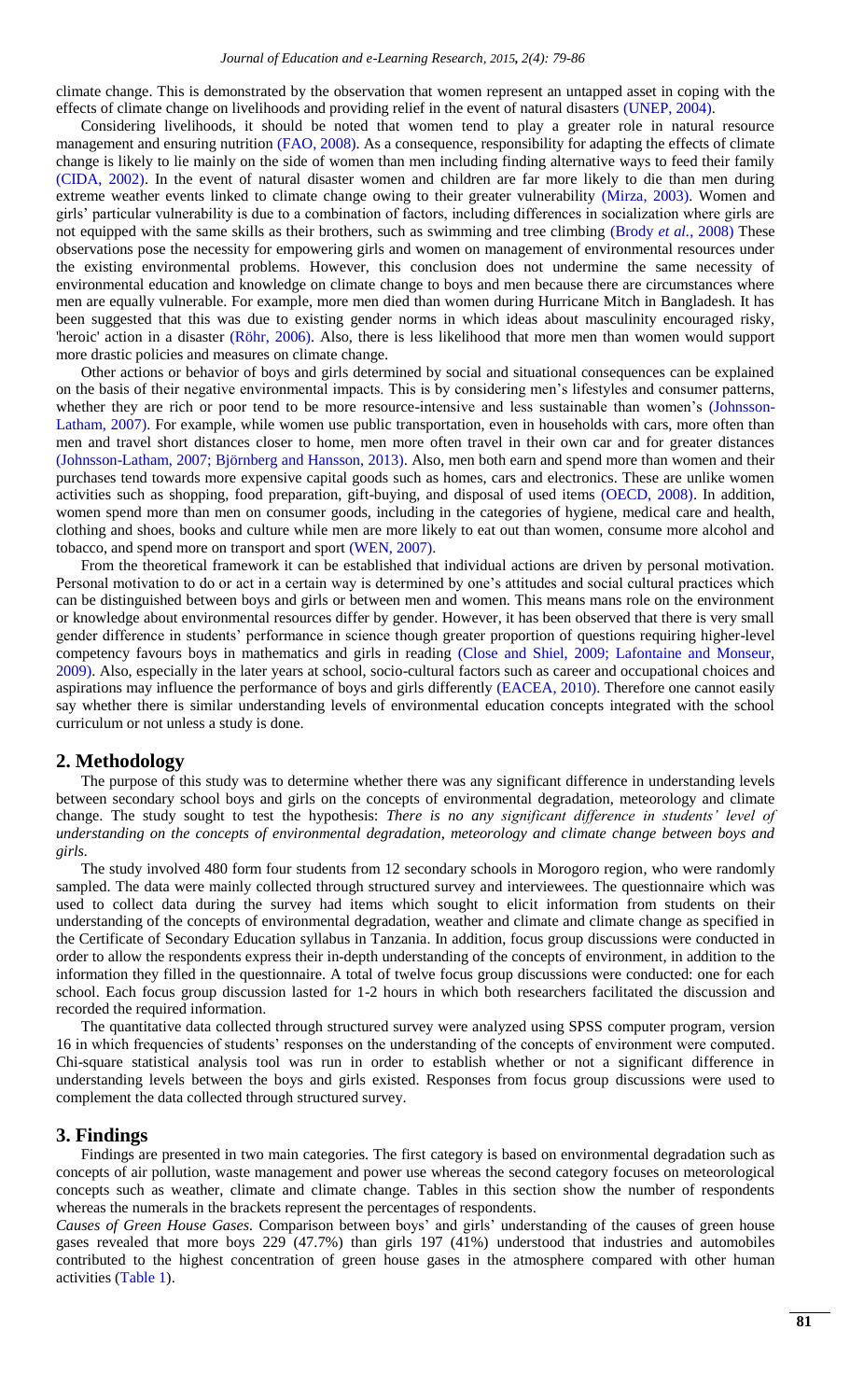<span id="page-3-0"></span>

| <b>Sex</b> | Causes of green house gases |                            |                                |                   |  |  |
|------------|-----------------------------|----------------------------|--------------------------------|-------------------|--|--|
|            | <b>Domestic wastes</b>      | Industries and automobiles | <b>Agricultural activities</b> | Natural disasters |  |  |
| Males      | 5(1)                        | 229(47.7)                  | 5(1                            | 8(1.7)            |  |  |
| Females    | 8(1.7)                      | 197(41)                    | 9(1.9)                         | 15(3.1)           |  |  |
|            |                             |                            |                                |                   |  |  |

Note: Numbers in the bracket represent percentages

However, chi-square analysis shows that the difference in understanding levels between boys and girls about the causes of green house gases was statistically not significant (Chi-square=4.911, df=3, p=0.178>0.05).

*Prominent Gas for Global Warming.* On this aspect, it was revealed that more boys 126 (26.3%) than girls 91 (19%) were knowledgeable about the role played by carbon dioxide in global warming [\(Table 2\)](#page-3-1).

<span id="page-3-1"></span>Table 2. Students' Responses by Sex on the most prominent gas for global warming

| <b>Sex</b>     | <b>Causes for global warming</b> |                 |                |                |  |
|----------------|----------------------------------|-----------------|----------------|----------------|--|
|                | Carbon monoxide                  | Sulphur dioxide | <b>Methane</b> | Carbon dioxide |  |
| Males          | 93(19.4)                         | 22(4.6)         | 9(1.9)         | 126(26.3)      |  |
| <b>Females</b> | 101(21)                          | 23(4.8)         | 15(3.1)        | 91(19)         |  |

Also, one of the items in the questionnaire which sought to elicit responses on gases which cause global warming showed that more girls than boys indicated carbon monoxide, methane and sulfur dioxide as important gases for global warming, which is wrong(see [Table 2\)](#page-3-1). But the chi-square test analysis showed that the difference in the level of understanding between boys and girls on the most important gases for global warming was statistically not significant (Chi-square=6.676, df=3, p=0.083>0.05).

Similarly, Table 3 shows that the proportion of students who could identify that global warming is mainly due to human beings was slightly higher for boys 179(37.3%) than girls 152(31.7%).

| <b>THEIR SECRETION INCORPORATE THE RESIDENT OF STOCKE WITHING</b> |                          |              |                 |              |  |
|-------------------------------------------------------------------|--------------------------|--------------|-----------------|--------------|--|
| <b>Sex</b>                                                        | Agent for global warming |              |                 |              |  |
|                                                                   | Natural disaster         | Human beings | Micro-organisms | Wild animals |  |
| Males                                                             | 62(12.9)                 | 179(37.3)    | 7(1.5)          | 2(0.4)       |  |
| Females                                                           | 57(11.9)                 | 152(31.7)    | 16(3.3)         | 5(1)         |  |

<span id="page-3-2"></span>**Table-3.**Students" Responses by Sex on the Agent for Global Warming

Also, a significant proportion of boys were attracted with wrong alternatives as shown in [Table 3.](#page-3-2) But, the difference was not statistically significant as shown by Chi-squire test analysis (Chi-square=6.398, df=3, p=0.094>0.05).

Simple methods for wastes control. With regard to students' understanding of the simplest means of waste control that an ordinary person could do, there was a greater number of both boys and girls who were attracted by the wrong alternatives "Re-cycling and re-using materials" than the rest of the alternatives [\(Table 4\)](#page-3-3). Nevertheless, the correct response "Reducing and re-using materials" was chosen by a greater number of boys (14.6%) than girls (8.8).

| <b>Sex</b> | <b>Easily to reduce wastes</b> |                    |                 |                         |  |  |
|------------|--------------------------------|--------------------|-----------------|-------------------------|--|--|
|            |                                |                    | Reducing<br>and |                         |  |  |
|            | Re-cycling and re-             | Re-cycling and re- | re-using        | Re-cycling and removing |  |  |
|            | using materials                | ducing materials   | materials       | materials               |  |  |
| Males      | 94(19.6)                       | 44(9.2)            | 70(14.6)        | 42(8.8)                 |  |  |
| Females    | 97(20.2)                       | 46(9.6)            | 42(8.8)         | 45(9.4)                 |  |  |

<span id="page-3-3"></span>**Table-4.**Students" Responses by Sex on the simple methods for wastes control

However, the Chi-square test analysis showed that the difference in the level of understanding between boys and girls on the simple methods for wastes control was statistically insignificant (Chi-square=7.317, df=3, p=0.120>0.05).

*The most utilized source of power and its effect on the environment.* On this aspect, there were a greater proportion of boys than girls who could identify that "oil" is the most utilized source of power than the other sources. [Table 5](#page-3-4) indicates further that there was a greater number of girls than that of boys who chose the wrong alternatives.

<span id="page-3-4"></span>Table-5. Students' responses on the most utilized source of power

| <b>Sex</b> | Most utilized source of power |                     |                   |         |  |  |
|------------|-------------------------------|---------------------|-------------------|---------|--|--|
|            | Oil                           | <b>Solar energy</b> | Hydro-electricity | Coal    |  |  |
| Males      | 92(19.2)                      | 65(13.5)            | 66(13.8)          | 27(5.6) |  |  |
| Females    | 49(10.2)                      | 78(16.3)            | 70(14.6)          | 33(6.9) |  |  |

Also, The Chi-square test analysis shows that the boys" understanding level about the most utilized source of power was significantly higher than that of girls (Chi-square=14.204, df=3, p=0.003<0.05).

[Table 6](#page-4-0) shows that the proportion of boys (34%) who could identify that coal and oil are the major sources of power which contribute to green house gases in the atmosphere is higher than that of girls (20.6%).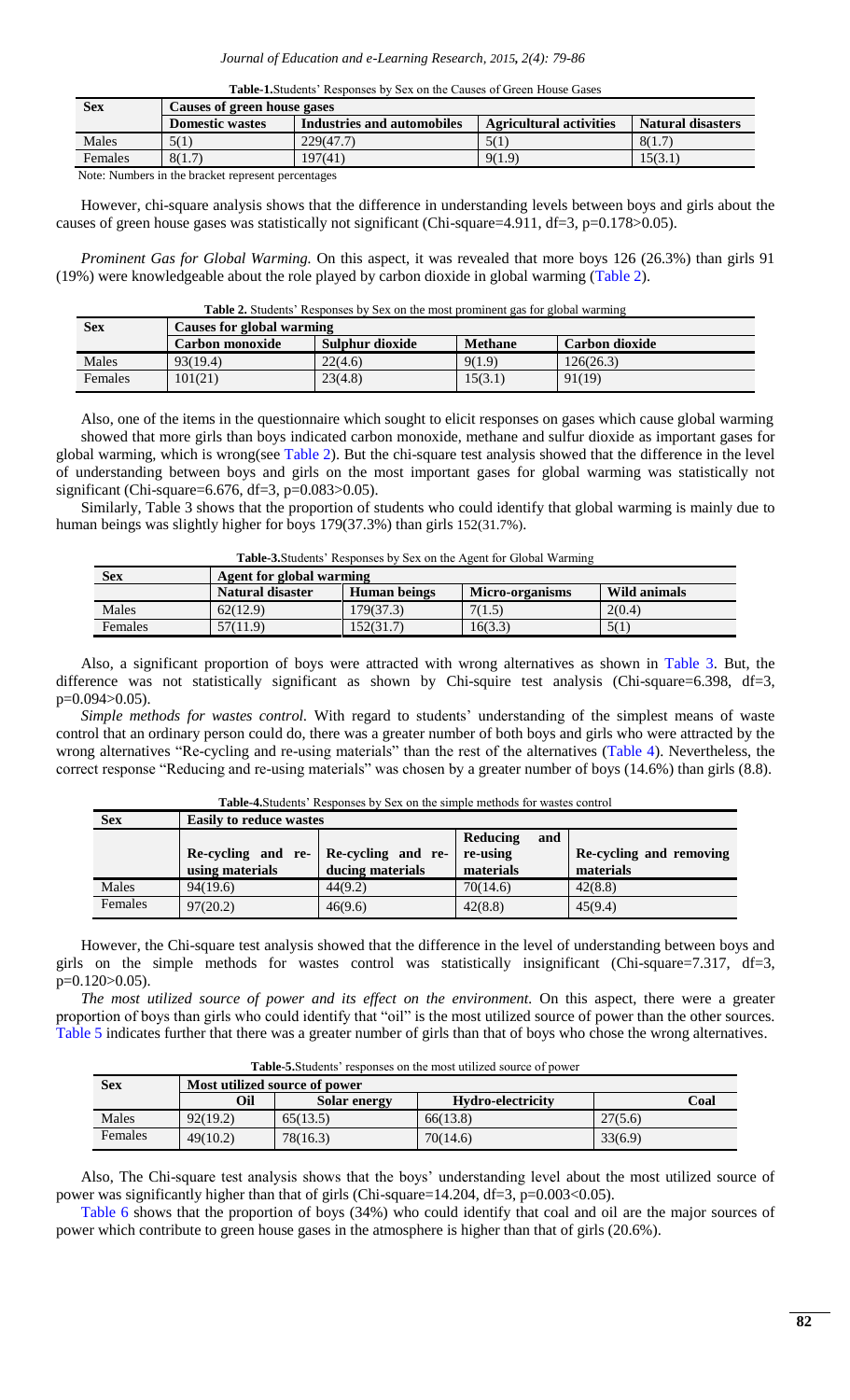<span id="page-4-0"></span>

|     | <b>Table-6.</b> Students' Responses by Sex on the Major Sources of Power Production that Produce green house gases |
|-----|--------------------------------------------------------------------------------------------------------------------|
| Sex | Sources of power producing green house gases                                                                       |

| Sex     | Sources of power producing green house gases |                  |                        |              |  |
|---------|----------------------------------------------|------------------|------------------------|--------------|--|
|         | Oil and Solar Solar                          | energy           | and   Hydroelectricity | Coal and oil |  |
|         | energy                                       | hydroelectricity | and coal               |              |  |
| Males   | 21(4.4)                                      | 42(8.8)          | 24(5)                  | 163(34)      |  |
| Females | 20(4.2)                                      | 78(16.3)         | 33(6.9)                | 99(20.6)     |  |

Also [table 6](#page-4-0) indicates that all the wrong alternatives for the item attracted more girls than boys. Chi-square test analysis shows that such a difference in understanding about the sources of power for green house gases production between boys and girls was statistically significant (Pearson Chi-square=27.667, df=3, p=0.000<0.05).

[Table 7](#page-4-1) shows that there was greater proportion of boys than that of girls who could relate power use with various environmental problems such as global warming, climate change and air pollution. This is further justified by the observation that the proportion of girls (33.5%) who responded wrongly that power use is directly related with soil erosion is greater than that of boys (16.9%).

<span id="page-4-1"></span>

| <b>Table-7.</b> Students' responses on the environmental problem which is not related with power use |  |  |  |
|------------------------------------------------------------------------------------------------------|--|--|--|
|------------------------------------------------------------------------------------------------------|--|--|--|

| <b>Sex</b> | Power production not related with                                               |           |          |         |  |  |
|------------|---------------------------------------------------------------------------------|-----------|----------|---------|--|--|
|            | Climate change<br>Global warming<br><b>Soil erosion</b><br><b>Air Pollution</b> |           |          |         |  |  |
| Males      | 10(2.1)                                                                         | 161(33.5) | 58(12.1) | 21(4.4) |  |  |
| Females    | 33(6.90)                                                                        | 94(16.9)  | 66(13.8) | 37(7.7) |  |  |

Chi-square test analysis shows that the boys" understanding level on the environmental problem which is not related with power use was significantly higher than that of girls (Pearson Chi-square=34.062, df=3, p=0.000<0.05).

The study established further that there was a greater proportion of girls than that of boys who could not relate our daily life with power use by the observation that 37.3% of boys could realize that every one of us should be responsible with power use compared to127 26.5% girls [\(Table 8\)](#page-4-2).

<span id="page-4-2"></span>

|  |  |  |  | Table-8. Students' Responses by Sex on who is Responsible for Minimizing Power Use |
|--|--|--|--|------------------------------------------------------------------------------------|
|--|--|--|--|------------------------------------------------------------------------------------|

| <b>Sex</b> | <b>Responsible for minimizing power use</b> |                              |                      |                 |  |
|------------|---------------------------------------------|------------------------------|----------------------|-----------------|--|
|            | The government                              | <b>Members of parliament</b> | <b>Power experts</b> | Every one of us |  |
| Males      | 26(5.4)                                     | 10(2.1)                      | 35(7.3)              | 179(37.3)       |  |
| Females    | 15(3.1)                                     | 16(3.3)                      | 72(15)               | 127(26.5)       |  |
|            |                                             |                              |                      |                 |  |

Chi-square test analysis shows that the boys" understanding level on who should be responsible with minimizing power use was significantly higher than that of girls (Pearson Chi-square=25.870, df=3, p=0.000<0.05).

#### **3.1. Weather and Climate**

*Parameters used in forecasting.* Considering the total number of boys and girls; i.e. 250 boys and 230 girls, [table 4](#page-3-3)[.13](#page-5-0) shows there is greater proportion of boys than girls who could not identify the elements which are not used in forecasting compared to girls [\(Table 9\)](#page-4-3).

| <b>Sex</b> | Parameters not used in forecasting      |         |                       |                          |             |  |
|------------|-----------------------------------------|---------|-----------------------|--------------------------|-------------|--|
|            | Force of gravity and   Force of gravity |         | <b>Earth rotation</b> | <b>Elements included</b> | <b>None</b> |  |
|            | earth rotation                          |         |                       |                          |             |  |
| Males      | 66(13.8)                                | 46(9.6) | 47(9.8)               | 75(15.6)                 | 16(3.3)     |  |
| Females    | 62(12.9)                                | 45(9.4) | 39(8.1)               | 76(15.8)                 | 8(1.7)      |  |

<span id="page-4-3"></span>**Table-9.**Students" Responses by Sex on the Parameters not used in Forecasting

Likewise, there was a greater proportion of boys than girls who wrongly indicated that humidity and atmospheric pressure are not used in weather forecasting. The Chi-square test analysis shows that there was a significant difference in understanding about the elements used in forecasting between boys and girls (Chi-square=2.725, df=4,  $p=0.605>0.05$ ).

*Reliability of weather forecast.* There was no clear cut difference on reliability of weather forecast information as perceived by boys and girls because while there were more girls than boys responding that weather forecast is "very unreliable" and "unreliable", there were similar proportions of responses for "reliable" and very "reliable" (Table [10\)](#page-4-4).

<span id="page-4-4"></span>Table-10. Students' perception by Sex on the Reliability of Weather Forecast

| Sex    | <b>Reliability of weather forecast</b> |                   |                         |          |               |
|--------|----------------------------------------|-------------------|-------------------------|----------|---------------|
|        | Very unreliable                        | <b>Unreliable</b> | <b>Somehow reliable</b> | Reliable | Very reliable |
| Male   | 4(0.8)                                 | 19(4)             | 168(35)                 | 49(10.2) | 10(2.1)       |
| Female | 1(2.3)                                 | 19(4)             | 141(29.4)               | 47(9.8)  | (2(2.5)       |

Chi-square test analysis shows that there was no significant difference in views about reliability of weather forecasting information between boys and girls students (Pearson Chi-square=5.025, df=4, p=0.285>0.05).

*Rate of seeking for weather forecast information.*When focusing on sex the rate of seeking for weather forecast information seems to be lower for girls than that of boys [\(Table 11\)](#page-5-1).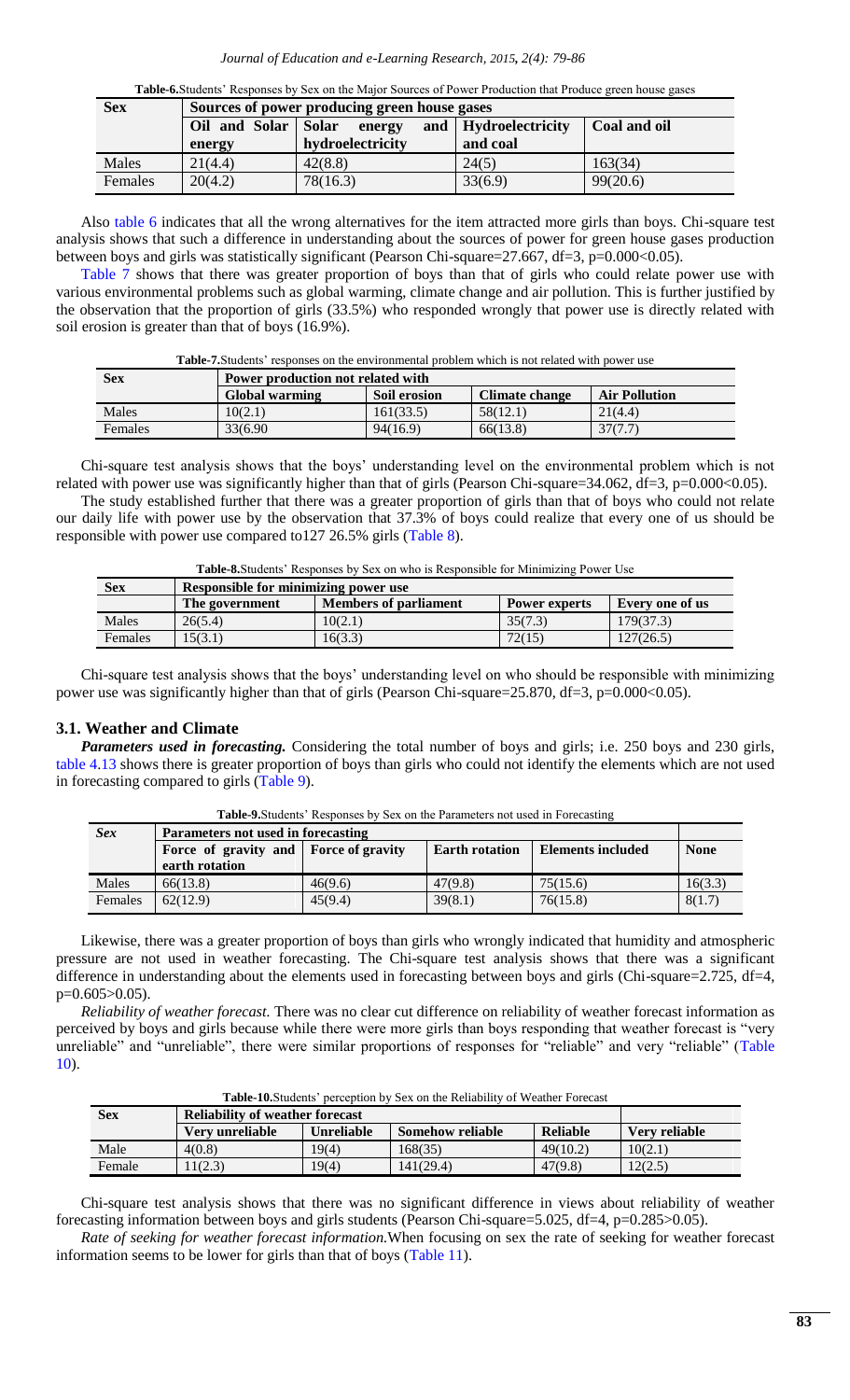<span id="page-5-1"></span>

| Table-11. Students' Responses by Sex on the Rate of Seeking for Forecasting |  |  |
|-----------------------------------------------------------------------------|--|--|
|                                                                             |  |  |

| <b>Sex</b>     | Rate of seeking for forecasting                                   |          |           |         |  |  |
|----------------|-------------------------------------------------------------------|----------|-----------|---------|--|--|
|                | More than once a day<br>Not at all<br><b>Rarely</b><br>Once a day |          |           |         |  |  |
| Males          | 67(14)                                                            | 67(14)   | 101(21)   | 15(3.1) |  |  |
| <b>Females</b> | 53(11)                                                            | 57(11.9) | 106(22.1) | 14(2.9) |  |  |

One of the reasons revealed through focus group discussion was that, normally boys have more extra time after school hours compared to girls who may be occupied with home activities especially for the case of day scholars. So boys could use such extra time listening to weather forecast information. However, chi-square test analysis shows that there was no significant difference in the rate of seeking for weather forecast between boys and girls students (Pearson Chi-square=1.765, df=3, p=0.623>0.05).

Rate of seeking for weather forecast information between boys and girls could not be related with the extent of understanding weather forecast because there was a greater proportion of girls than boys who believed that they understand every weather forecast information [\(Table 12\)](#page-5-2).

<span id="page-5-2"></span>**Table-12.**Students" Responses by Sex on the Extent of Understanding Weather Forecasting

| <b>Sex</b> | <b>Extent of Understanding weather forecasting</b>                                        |           |         |  |  |  |
|------------|-------------------------------------------------------------------------------------------|-----------|---------|--|--|--|
|            | <b>Every information</b><br><b>Some information</b><br>I don't understand any information |           |         |  |  |  |
| Males      | 30(6.3)                                                                                   | 199(41.5) | 37(7.7) |  |  |  |
| Females    | 37(7.7)                                                                                   | 178(37.1) | 15(3.1) |  |  |  |

Also, [Table 12](#page-5-2) further shows that there were more boys than girls who believed that they did not understand any weather forecast information.

Chi-square test analysis shows that there was a significant difference in proportions of students who indicated that they understood weather forecast information between boys and girls (Pearson Chi-square=2.787, df=2, p=0.426>0.05).*Ability to Measure the Elements of Weather.*Comparison between boys" and girls" perception on their ability to measure the elements of weather shows that there is a greater proportion of boys than girls concerning their ability to measure all the elements [\(Table 13\)](#page-5-0).

<span id="page-5-0"></span>**Table-13.** Students" Responses by Sex on their Ability to Measure the Elements of Weather

| <b>Sex</b> | <b>Ability to measure</b> |              |              |             |              |
|------------|---------------------------|--------------|--------------|-------------|--------------|
|            | Only temperature          | Some of them | Most of them | All of them | None of them |
| Males      | 70(14.6)                  | 68(14.2)     | (1(2.3))     | 9(1.9)      | 92(19.2)     |
| Females    | 84(17.5)                  | 37(7.7)      | 6(1.3)       | 6(1.3)      | 97(20.3)     |

Also there were more girls than boys" students who believe that they could not measure any of the elements of weather. Chi-square test analysis shows that there was a significant difference in students' believes regarding their ability to measure the elements of weather between boys and girls (Pearson Chi-square=11.815, df=4, p=0.019<0.05).

#### **Climate Change**

*Relationship between power production and climate change.*Comparison between boys and girls students in [Table 14](#page-5-3) indicates that there is greater number of girls than boys who could not identify that power production is related with global warming, climate change and air pollution.

| Sex    | Power production is not related with |              |                |                      |  |  |
|--------|--------------------------------------|--------------|----------------|----------------------|--|--|
|        | Global warming                       | Soil erosion | Climate change | <b>Air Pollution</b> |  |  |
| Male   | 10(2.1)                              | 161(35.5)    | 58(12.1)       | 21(4.4)              |  |  |
| Female | 33(6.9)                              | 94(19.6)     | 66(13.8)       | 37(7.7)              |  |  |

<span id="page-5-3"></span>**Table-14.**Students" Responses by Sex on the Factors Unrelated to Power Production by Sex

The difference between boys' and girls' understanding levels on the factors of climate change that are related with power production is statistically significant as shown by chi-squire test analysis (Pearson Chi-square=34.062, df=3,  $p=0.000<0.05$ ).

This observation was justified further through focus group discussion where it was revealed that greater proportion of students who thought that factors causing global warming are different from the factors for climate change is for girls than boys. Never the less, such observation does not mean that boys understand the concept of climate change better than girls because comparison between boys and girls in [Table 15](#page-5-4) shows that proportion of students who could not give an idea of what climate change is was higher for boys than girls.

<span id="page-5-4"></span>Table-15.Students' Responses by Sex on their Knowledge of Climate Change

| Sex     | Could define climate change |            |                |  |  |
|---------|-----------------------------|------------|----------------|--|--|
|         | <b>Well defined</b>         | Idea given | <b>No Idea</b> |  |  |
| Males   | 1(0.2)                      | 33(6.9)    | 216(45)        |  |  |
| Females | 4(0.8)                      | 27(5.6)    | 199(41.5)      |  |  |

Also, [Table 15](#page-5-4) shows that there were more girls than boys who could define climate change. But chi-square test analysis shows that there was no significant difference in understanding the concept of climate change between boys and girls students (Pearson Chi-square=4.386, df=2, p=0.495>0.05).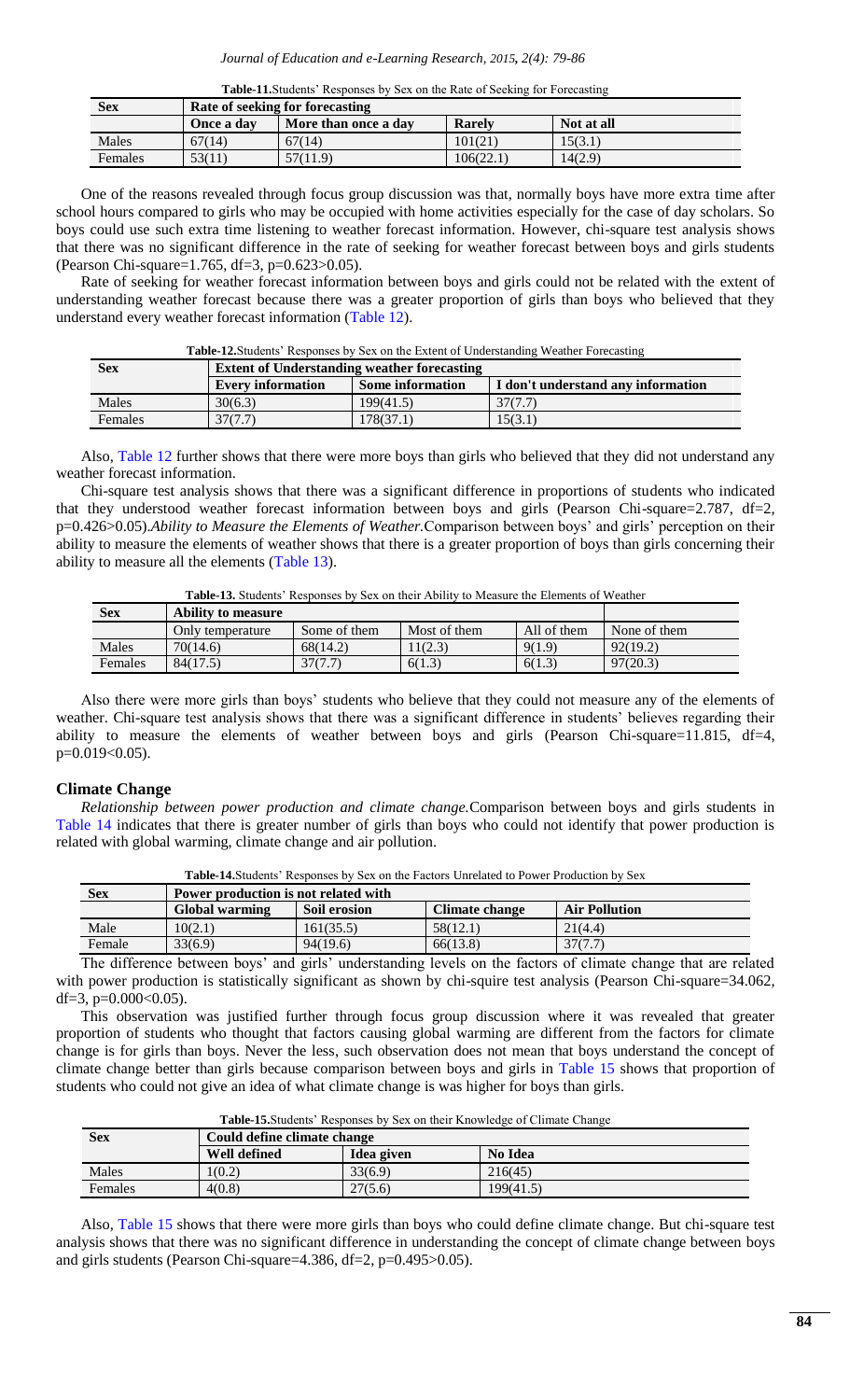*Climate Change adaptation.*[Table 16](#page-6-5) shows that proportion of boys" students that could identify effective utilization of weather and climate information as one of the means for climate change adaptation was higher than that of girls" students.

| <b>THEIR TOMORROWS INSPOSSED FOR ON TION TO TRIADE CHANGE CHANGE</b> |                                                                                   |                                                   |                    |                                                             |  |  |
|----------------------------------------------------------------------|-----------------------------------------------------------------------------------|---------------------------------------------------|--------------------|-------------------------------------------------------------|--|--|
| <b>Sex</b>                                                           | How to adapt climate change                                                       |                                                   |                    |                                                             |  |  |
|                                                                      | utilization<br><b>Effective</b><br>and  <br>weather<br>-of<br>climate information | <b>Effective dilution of</b><br>green house gases | identifying clouds | Effective means of Effective means of using<br>solar energy |  |  |
| Males                                                                | 97(20.2)                                                                          | 74(15.4)                                          | 29(6)              | 50(10.4)                                                    |  |  |
| Females                                                              | 89(18.5)                                                                          | 76(15.8)                                          | 37(7.7)            | 28(5.8)                                                     |  |  |

<span id="page-6-5"></span>**Table-16.**Students" Responses by Sex on How to Adapt Climate Change

But chi-square test analysis shows that there was no significant difference in understanding an effective means of adapting climate change between boys and girls (Pearson Chi-square=8.392, df=3, p=0.078>0.05).

Likewise [Table 17](#page-6-6) shows that proportion of boys who believe that every one of us is responsible for climate change is greater than that of girls.

| <b>Sex</b> | Responsible to adapt climate change |                                 |                                   |                 |  |  |
|------------|-------------------------------------|---------------------------------|-----------------------------------|-----------------|--|--|
|            | The government                      | <b>Environmental</b><br>experts | Weather<br>and<br>climate experts | Every one of us |  |  |
| Males      | 2(0.4)                              | 5(1)                            | 47(9.8)                           | 196(40.8)       |  |  |
| Females    | 5(1)                                | 8(1.7)                          | 63(13.1)                          | 154(32.1)       |  |  |

<span id="page-6-6"></span>**Table-17.**Students" Responses by Sex on who is Responsible for Climate Change

The difference seems to be statistically significant through chi-squire test analysis (Pearson Chi-square=8.527,  $df=3$ , p=0.036<0.05). This observation can be related with power use in [Table 8](#page-4-2) where there was a greater proportion of girls than that of boys who could not relate our daily life with power use.

# <span id="page-6-0"></span>**4. Discussion**

 $\overline{\phantom{a}}$ 

The findings indicate that boys" understanding level on the concepts related to global warming such as a prominent gas for global warming, activities which produce green house gases and agents for global warming was significantly higher than that of girls. Through focus group discussion it was revealed that more girls than boys were unable to relate production of green house gases and global warming. Furthermore, it was revealed that girls were less interested in the way green house gases interact with the atmospheric components to bring about global warming as such concepts were mostly related to Chemistry; a subject which most girls in the surveyed schools avoided. The findings agree with the available literature that although there has been a decreasing rate of students who join science subjects, the rate of decrease is more pronounced for girls than boys [\(UNESCO, 2009\)](#page-7-7)). The observed higher ability for girls to identify elements which are used in weather forecasting compared to boys in [Table 9](#page-4-3) implies that the girls" understanding level about concepts which are not directly linked with natural sciences could be higher than that of boys.

Although studies indicate that formal environmental education helps students to develop more favorable attitudes towards environment [\(Ramsey and Rickson, 1976;](#page-7-8) [Bradley](#page-7-15) *et al.*, 1999) such environmental education may not equally benefit both boys and girls in Tanzania where the attitudes towards science differ between boys and girls. This is because many of the environmental problems are the result of irresponsible environmental behaviour, which is highly influenced by the attitudes people possess [\(Ramsey and Rickson, 1976;](#page-7-8) [Meinhold and Malkus, 2005\)](#page-7-9). For instance, there was significantly a greater number of girls than that of boys who could not demonstrate an understanding that everybody should be responsible in the reduction of power use as one of the strategies for environmental management (See [Table 8](#page-4-2) and [17\)](#page-6-6).

In addition none of the students from the surveyed schools had ever practiced measuring the elements of weather since such schools did not possess the equipments for measuring the elements of weather. However, there was a significantly greater number of boys than girls who believed that they could measure the elements of weather [\(Table](#page-5-0)  [13\)](#page-5-0). The reason for this observation could be associated with the fact that girls thought that issues pertaining to measurement are difficult because they are typical activities for learning natural science subjects. Under such conditions, it becomes difficulty for girls to develop interest in the use of data from measurements of the elements of weather.

# <span id="page-6-1"></span>**5. Conclusion**

Integration of the concepts of meteorology and environmental education in the school curriculum is an important milestone in raising awareness of students on the important concepts of environmental management. But similar efforts of raising girls" interest towards natural science subjects are equally necessary so that both boys and girls can have the opportunity for acquiring the necessary knowledge, skills and attitudes for environmental management. The necessity becomes more pronounced considering that women need to take a leading role in climate change mitigation and adaptation strategies because of their known interactions with the environment through food production and extraction of other resources, including fuel wood.

# <span id="page-6-2"></span>**References**

<span id="page-6-4"></span>Ajzen, I., 1985. From intentions to actions: A theory of planned behavior. In J. Kuhl and Bechkman (Eds.). Action control: from cognition to behavior. New York: Springer-Verlag.

<span id="page-6-3"></span>Ajzen, I. and M. Fishbein, 1980. Understanding attitudes and predicting social behavior. Englewood Cliffs, N. J: Prentice Hall.